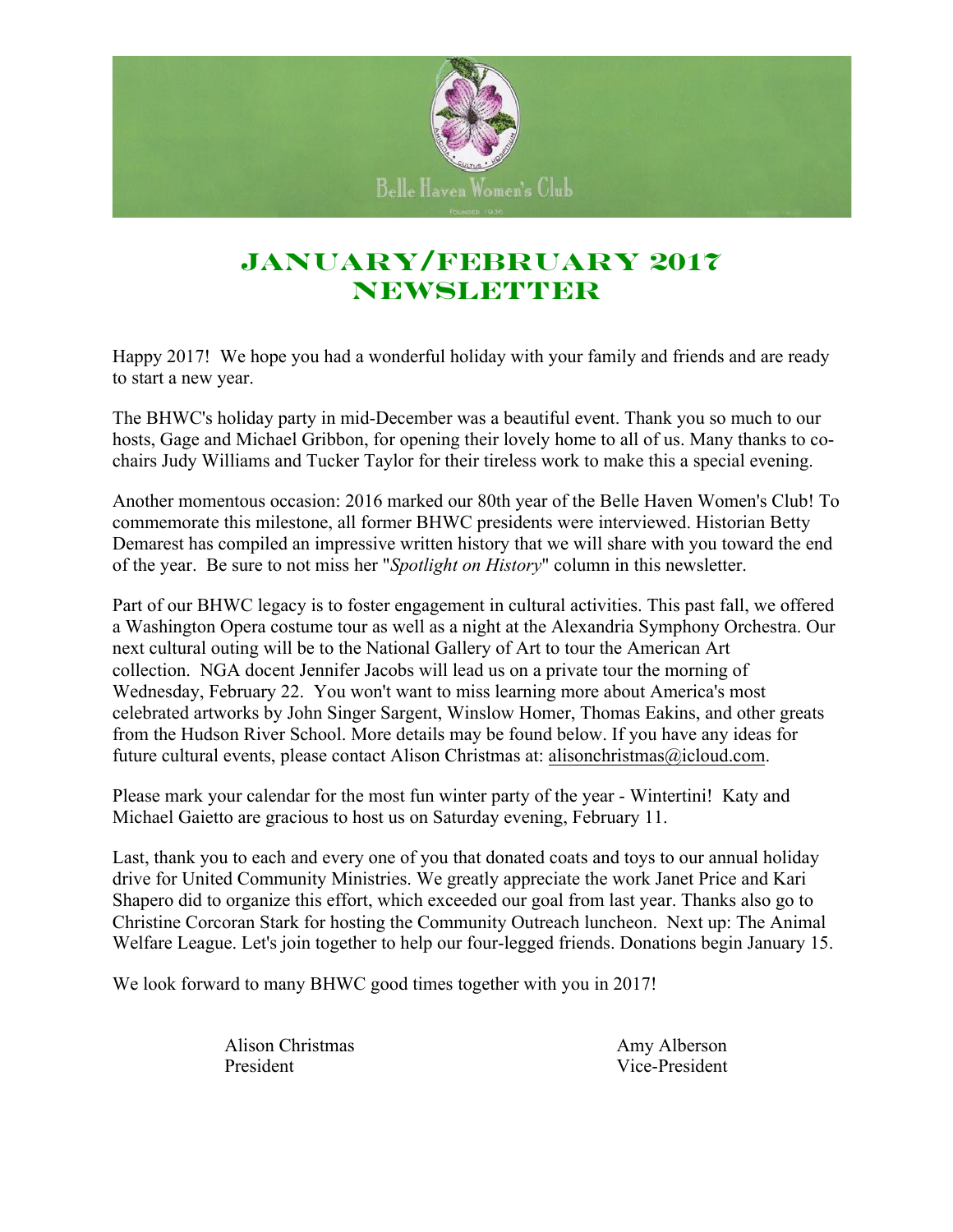### BHWC Website

We hope you will take some time to look at all the great photos of our events on our website! Logging in is super easy. Here is how to log in:

> WEBSITE: www.bellehavenwc.com USER NAME: bhwcmember PASSWORD: bhwc22307

For easy access, bookmark the website and check "remember me" at the log-in prompt. In addition to photos of our previous events, we have our current calendar, membership directory and important information about our Garden Club and Community Outreach events and so much more!

### Cultural Corner

#### **Join us for a private tour at the National Gallery of Art!**

The National Gallery of Art: West Building The American Art Collection Wednesday, February 22 10:15 a.m. - 11:30 a.m. RSVP to **jenniferrichjacobs@gmail.com (tour limited to 20 people)**

This year marks the 75th anniversary of the National Gallery of Art. It is an exciting time to visit the museum, as the East building just reopened after a three-year renovation. In addition, the Corcoran Gallery of Art recently donated its collection to NGA, making its American art collection the most extensive and finest in the world.

Jennifer Jacobs was a docent at the Corcoran for 20 years and has recently joined the National Gallery's docent program. She has a strong knowledge of the combined American art collection which includes the new Corcoran installation and most famous NGA paintings. The tour will cover portraits, landscapes, and scenes from everyday life (genre painting). We will view paintings from America's most famous artists (Winslow Homer, John Singer Sargent, Thomas Eakins, Whistler, etc.).

There is no cost for this event, as admission to the museum is free. An optional lunch will follow in the French Cafe if your time allows. Parking is easy on Constitution Avenue right next to the entrance (a block of spaces opens at 9:30 a.m.).

For more information about the museum, please visit: www.nga.gov. More details about the tour will be sent once registered. Questions? Email Jennifer Jacobs at: jenniferrichjacobs@gmail.com.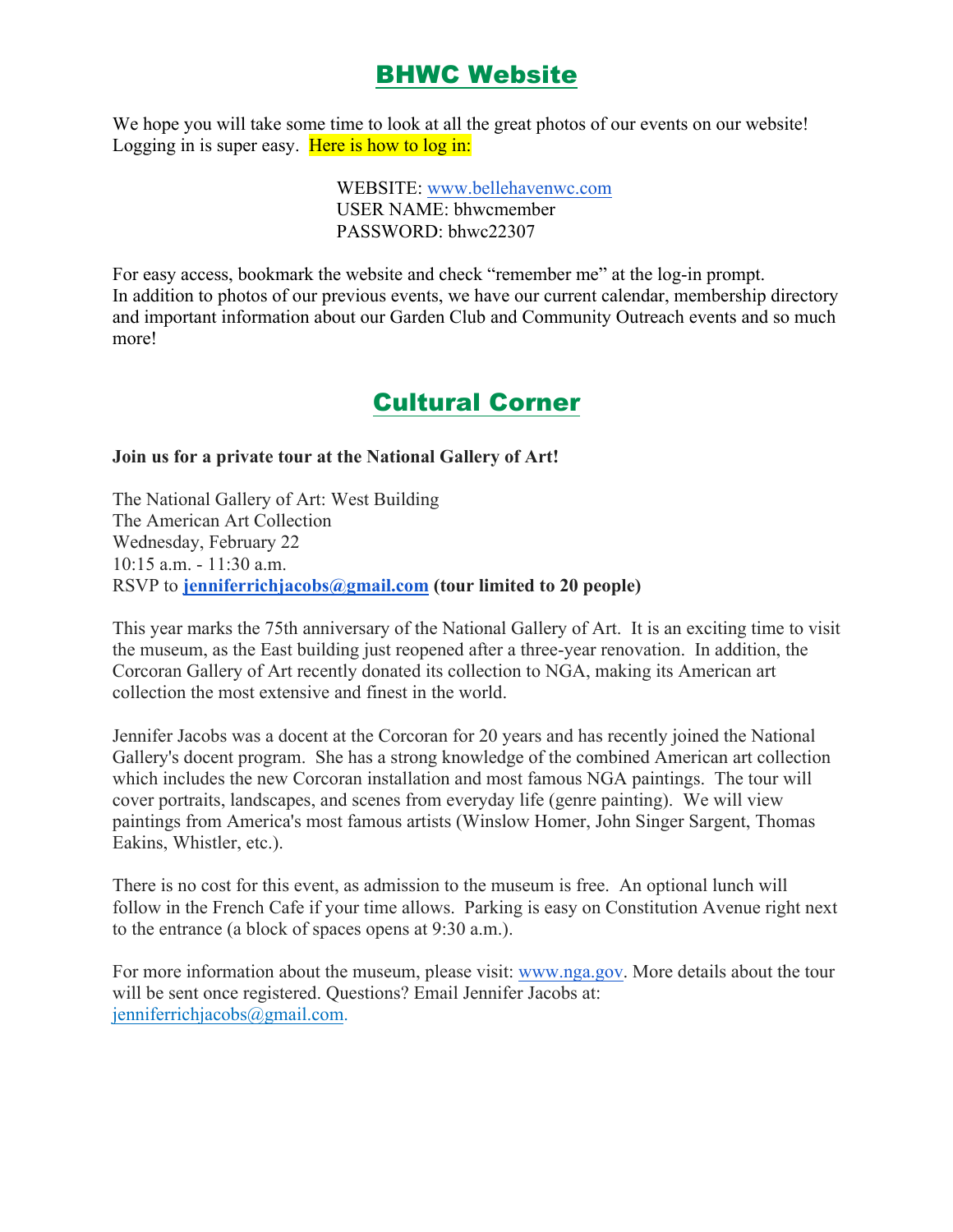#### Calendar of Events

#### **January**

**Monday, January 9, 2017:** BHWC Board Meeting **7:00 p.m.** Home of Laura Lawler

Tuesday, January 10, 2017: Community Outreach Meeting **10:00 a.m.** Home of Susan Golightly

#### **February**

**Monday, February 6, 2017:** BHWC Board Meeting **7:00 p.m.** Home of Lura Nell Mitchell

**Saturday, February 11, 2017:** Wintertini

**7:00 p.m**. Home of Katy and Michael Gaietto Chairs: Katherine Foltz and Reae Sargeant

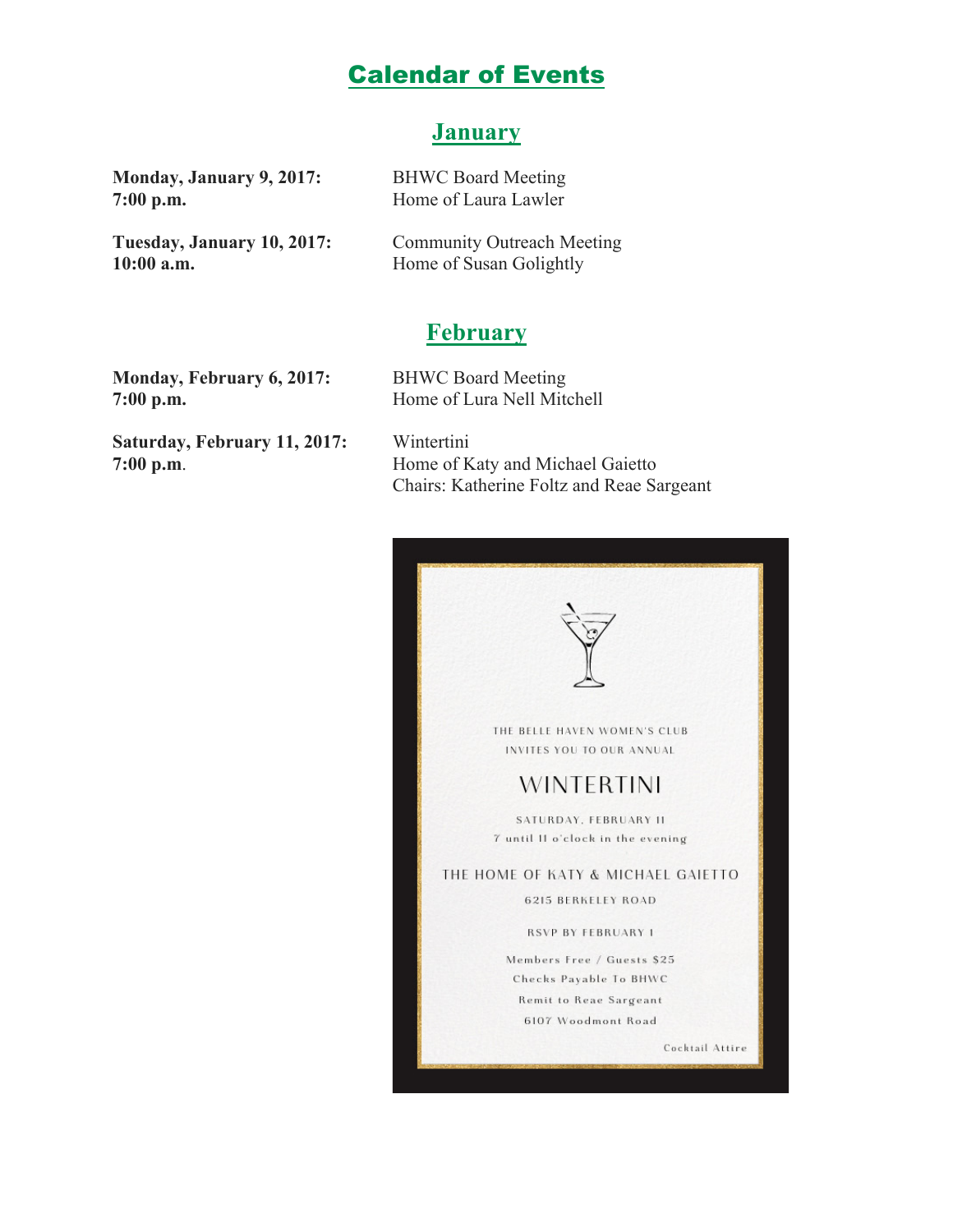# **February (Continued)**

| Tuesday, February 14, 2017: | <b>Community Outreach Meeting</b>                                            |
|-----------------------------|------------------------------------------------------------------------------|
| $10:00$ a.m.                | Home of Kathy Mulcahy                                                        |
| $10:15 - 11:30$ a.m.        | <b>Wednesday, February 22, 2017:</b> Private Tour of National Gallery of Art |

# **March**

| Monday, March 6, 2017:                          | <b>BHWC Board Meeting</b>                                                                                   |
|-------------------------------------------------|-------------------------------------------------------------------------------------------------------------|
| $7:00$ p.m.                                     | Home of Burson Snyder                                                                                       |
| <b>Tuesday, March 14, 2017:</b>                 | <b>Community Outreach Meeting</b>                                                                           |
| $10:00$ a.m.                                    | Home of Peggy Baucom                                                                                        |
| Saturday, March 18, 2017:                       | St. Patrick's Day Parade and Community Outreach's<br>collection of food/diapers for UCM and Campagna Center |
| <b>Tuesday, March 21, 2017:</b><br>$10:00$ a.m. | Garden Club Meeting<br>Annual White Elephant Swap<br>Home of Susan Golightly                                |

# **April**

| Monday, April 3, 2017:<br>$7:00$ p.m. | <b>BHWC Board Meeting</b><br>Home of Vicki Coward                                               |
|---------------------------------------|-------------------------------------------------------------------------------------------------|
| <b>Tuesday, April 11, 2017:</b>       | <b>Community Outreach Meeting</b><br>Sandwich Making for Rising Hope<br>Home of Margie Griffith |
| <b>Tuesday, April 25, 2017:</b>       | Garden Club Field Trip<br>Location: TBD                                                         |
| <b>Sunday, April 30, 2017:</b>        | House/Garden Tour                                                                               |

# **May**

| <b>Monday, May 1, 2017:</b> | <b>BHWC Board Meeting</b>    |
|-----------------------------|------------------------------|
| $7:00$ p.m.                 | Home of Christine Washington |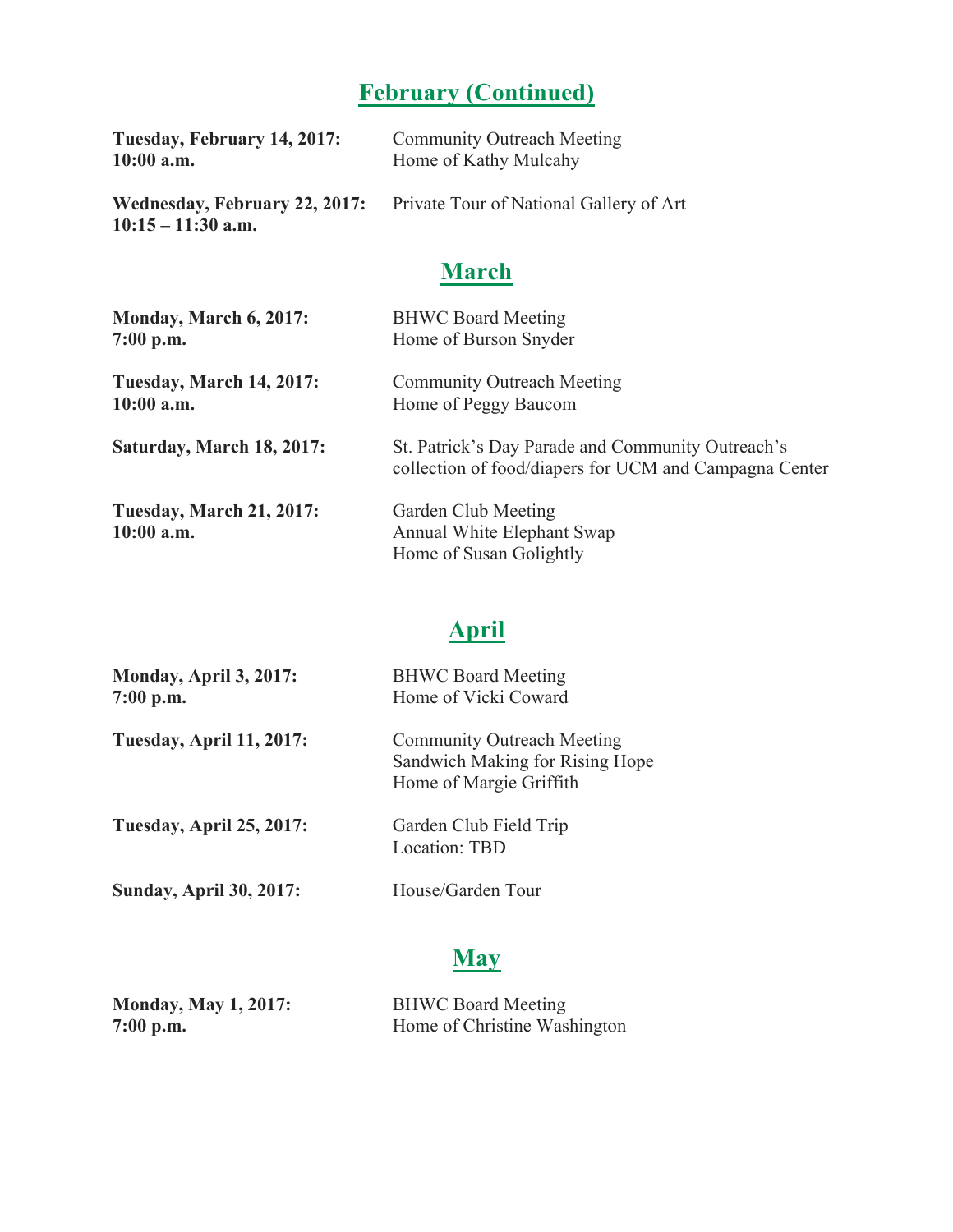#### **May (Continued)**

| <b>Thursday, May 4, 2017:</b> | May End of Year Celebration and Dinner<br><b>BHCC</b> - Ballroom<br>Chairs: Patti Dyson and Kim Gess |
|-------------------------------|------------------------------------------------------------------------------------------------------|
| <b>Tuesday, May 9, 2017:</b>  | Community Outreach End of Year Luncheon<br>Home of Carol Ambrose                                     |
| <b>Tuesday, May 16, 2017:</b> | Garden Club Field Trip<br>Location: TBD                                                              |
|                               | June                                                                                                 |
| <b>Monday, June 5, 2017:</b>  | <b>BHWC Board Meeting</b>                                                                            |

| $7:00$ p.m.                    | Location: TBD          |
|--------------------------------|------------------------|
| <b>Tuesday, June 20, 2017:</b> | Garden Club Meeting    |
| $10:00$ a.m.                   | Home of Willa Cericola |

# **Please Welcome Our New Neighbors**

Tim and Ginny O'Neill 2116 Belle Haven Road

Ann Southerlyn Reisig 6203 Tally Ho Lane

### **Community Outreach**

The Community Outreach section of the BHWC will collect much-needed items for the Animal Welfare League of Alexandria beginning January 15 throughout the month of February. Some of the needed items include washable blankets, bath mats, kitty beds, durable toys (such as Nylabones), and unopened pet food. A complete list can be found at www.AlexandriaAnimals.org or by calling 703-746-4774. Drop-off locations are 6039 Edgewood Terrace and 2201 Windsor Road. Community Outreach members and their furry friends thank you for your support!

Our committee plans to continue activities that support the animal shelter, United Community Ministries, Campagna Center, homeless shelter and fire department. Weekday and weekend help are both options. We meet the second Tuesday of each month through May. These gatherings include breakfast and great camaraderie. Join us!

Fran Rice and Susan Golightly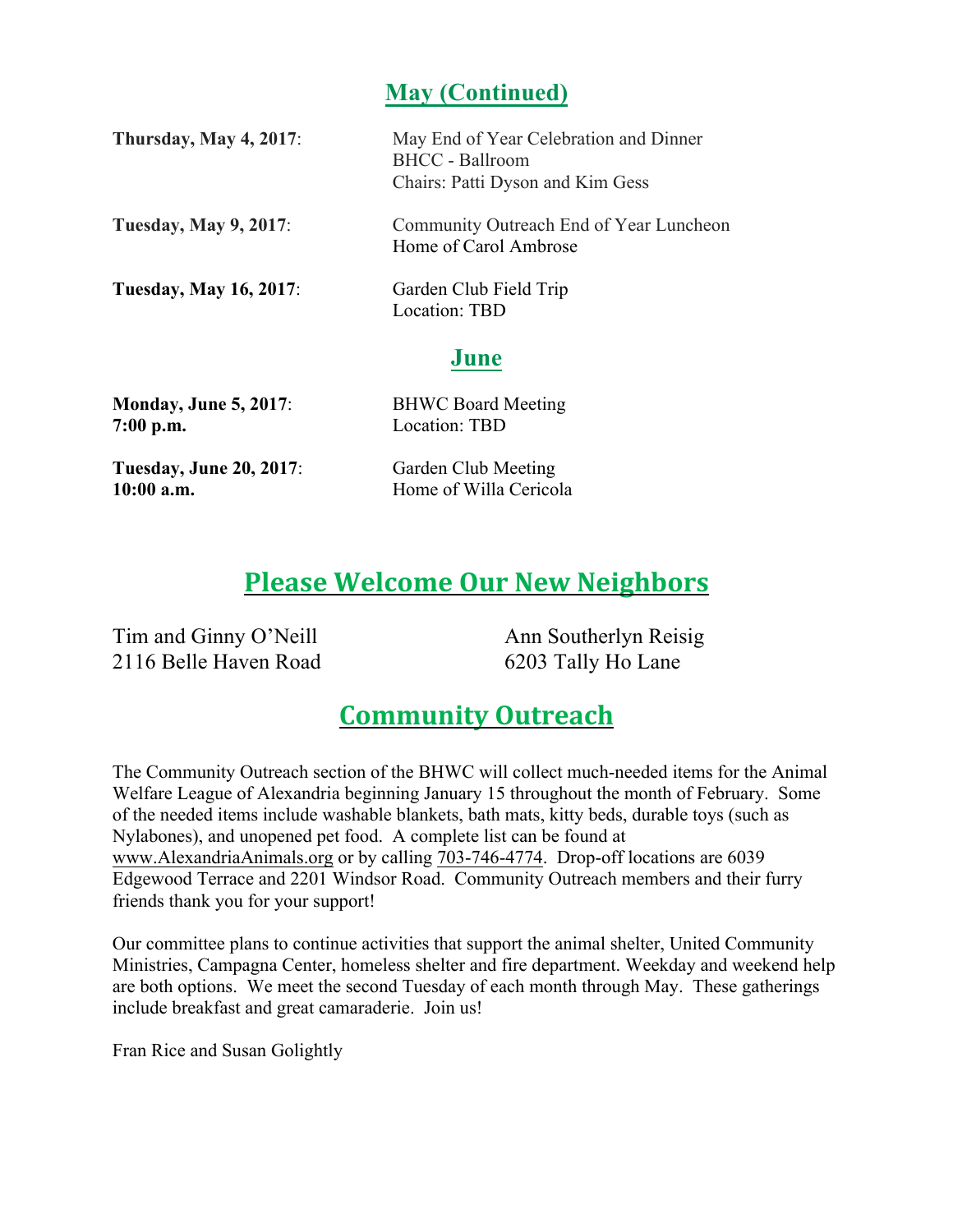



# **Spotlight on History**

This past December, the United States and Japan participated in ceremonies to commemorate the 75th anniversary of Pearl Harbor. How did WW II affect Belle Haven? Our archive contains quite a bit of information about the war years here.

Immediately after Pearl Harbor, the BHCA mobilized the neighborhood to address security concerns. The membership approved the construction of an air warden building and a first aid station at Ft. Willard Circle. An air raid alarm system was installed, and the neighborhood was divided into 10 areas that each had a warden. Practice air raids and blackouts were conducted regularly. Additionally, more than 100 people took a first aid course, evacuation plans were developed, and salvage was collected for the war effort. Gradually, people realized that the enemy did not have the capacity to bomb the U.S. mainland, and these security measures were somewhat relaxed.

The BHWC also focused on war-related activities. A new section called Relief and Red Cross was created and became very active producing bandages and surgical dressings. The women worked nearly every day to meet their quotas. The Garden Club encouraged its members to plant victory gardens. Many of the Club's activities were turned into benefits to raise money for the servicemen at Ft. Belvoir, the Red Cross, and other causes. A December 1942 flyer announced: "*Belle Haven's Annual Community Christmas Tree Has Been Dimmed Out for the Duration*" and was not lit again until 1947. While the war years seem grim in many ways, it appears that these shared experiences created an extraordinary sense of community.

Betty Demarest

# **House and Garden Tour**

#### **Back after 5 years!**

On Sunday April 30, six beautiful homes and gardens in Belle Haven will be open to our members, neighbors, and friends for visiting!! Afternoon tea will also be served in one of the homes. Watch for updates--requesting volunteers as docents-- and an invitation to this Belle Haven tradition!!